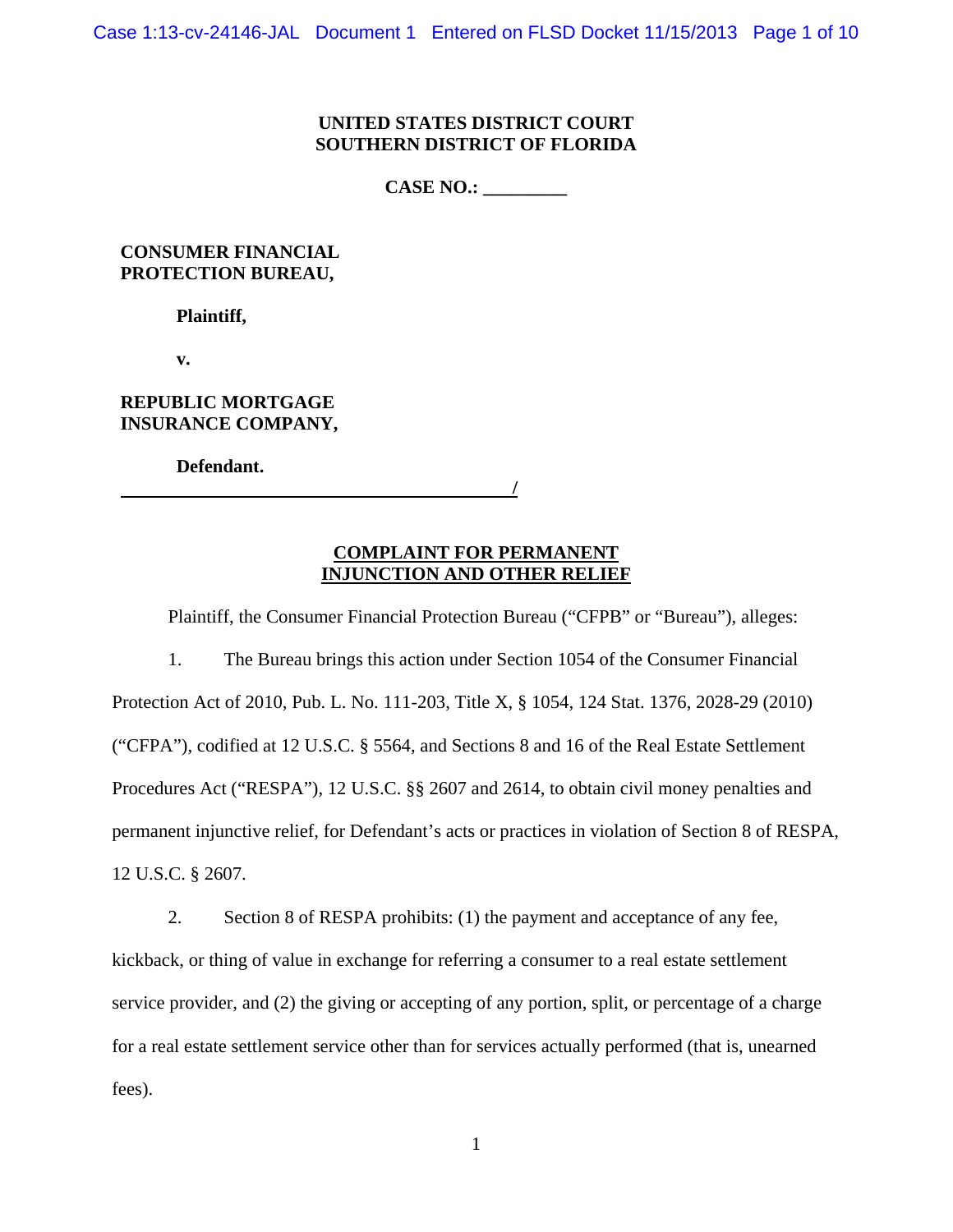3. This enforcement action is brought to remedy the unlawful acts and practices by Defendant of entering into agreements pursuant to which illegal kickback payments or unearned fees, disguised as reinsurance premiums, were paid by Defendant to the captive reinsurance affiliates ("captive reinsurers") of entities offering or providing residential mortgage loans ("lenders") in exchange for the referral of private mortgage insurance business from the lenders.

## **JURISDICTION AND VENUE**

4. This Court has subject matter jurisdiction pursuant to 28 U.S.C. §§ 1331, 1337(a), 1345, and 1355 and 12 U.S.C. §§ 2614 and 5565(a).

5. Venue is proper in this district under 28 U.S.C. § 1391, and 12 U.S.C. § 2614, 12 U.S.C. § 5564(f).

#### **PARTIES**

6. The CFPB is an independent agency of the United States Government created by statute. 12 U.S.C. § 5481 *et seq*. Section 1061(b)(7) of the CFPA, 12 U.S.C. § 5581(b)(7), transfers to the Bureau all consumer protection functions originally granted to the Secretary of the Department of Housing and Urban Development ("HUD") relating to the enforcement of RESPA, and Section 1098(7) of the CFPA amended Section 8(d)(4) of RESPA to authorize the Bureau to bring actions to enjoin violations of Section 8.

7. The CFPB is authorized to initiate federal district court proceedings, by its own attorneys, to enjoin violations of RESPA and to secure such legal and equitable relief as may be appropriate in each case. 12 U.S.C. § 2607(d)(4); 12 U.S.C. §§ 5564(a) and 5565.

8. The CFPB is also authorized to collect civil money penalties, as set forth in 12 U.S.C. §§ 5565(a) and (c), and to recover its costs in connection with prosecuting an action, 12 U.S.C. § 5565(b).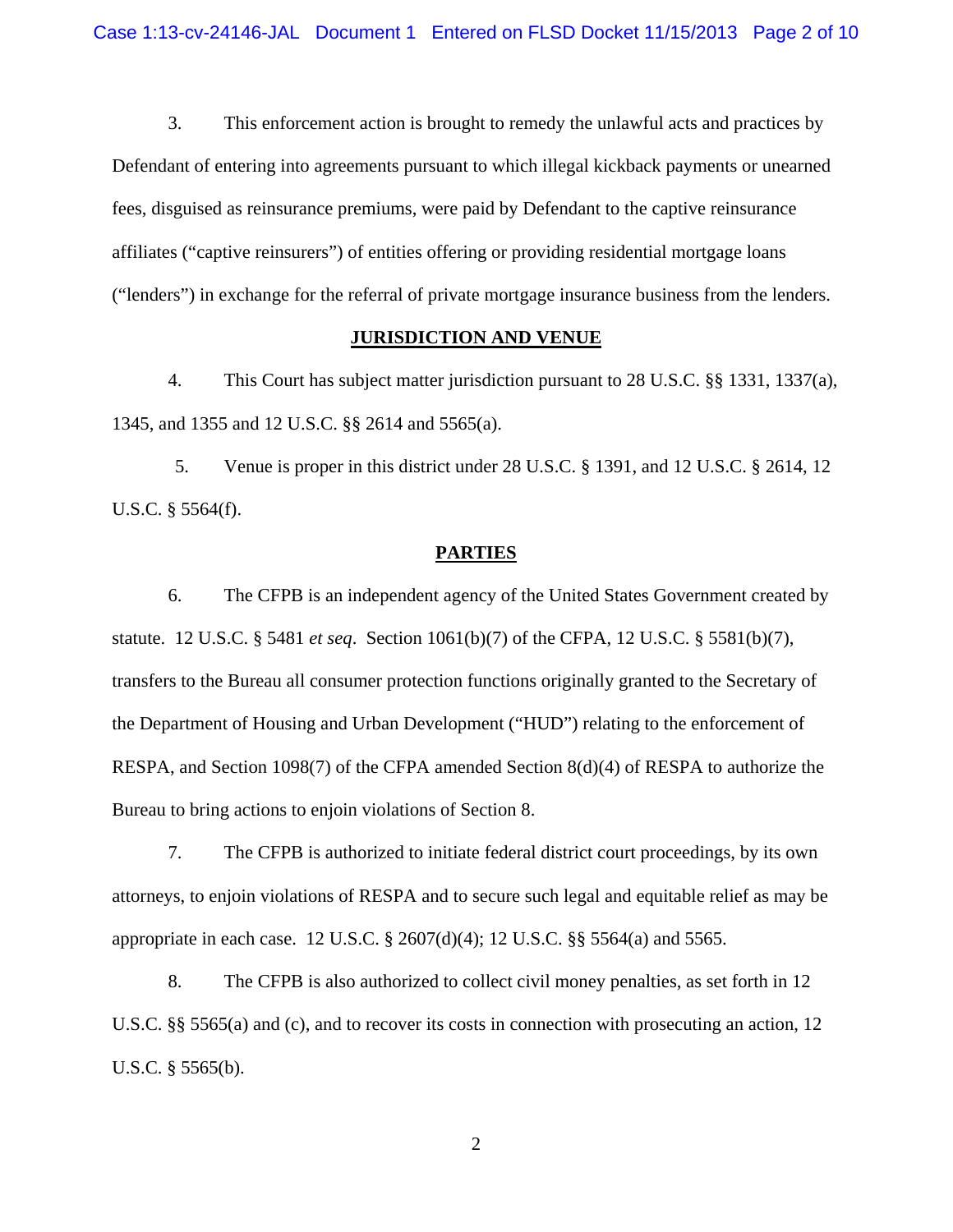9. Defendant Republic Mortgage Insurance Company (RMIC) is a North Carolina corporation with its principal place of business in Winston-Salem, North Carolina. RMIC transacts or has transacted business in this district and throughout the United States. At times material to this Complaint, RMIC engaged in the business of selling private mortgage insurance and ceded premiums to lenders in exchange for purported "reinsurance."

#### **FACTS**

#### **The Private Mortgage Insurance Industry**

10. Private mortgage insurance is issued by a mortgage insurance provider. Typically, the lender selects and designates the mortgage insurance provider that will provide the mortgage insurance at the time of the loan origination. As a result, consumers usually have no effective choice in this referral.

11. In the event of a borrower default, the mortgage insurance policy covers a specified percentage of losses the lender may face in connection with a foreclosure of the loan.

12. Prior to the 2008 financial crisis, mortgage insurance was a very profitable business for Defendant. As a result, Defendant highly valued its selection by a lender to provide mortgage insurance for loan transactions originated by the lender.

13. Beginning in the mid-1990's, many lenders established their own wholly-owned subsidiaries to serve as captive reinsurers providing purported reinsurance to Defendant and others. These captive reinsurers purported to provide a layer of reinsurance coverage primarily or exclusively for the mortgage insurance on the affiliated lender's mortgage loans.

14. Defendant entered into captive mortgage reinsurance arrangements ("captive arrangements") with lenders. Under each of these arrangements, Defendant agreed to cede a certain percentage of a referred borrower's premiums back to the referring lender through the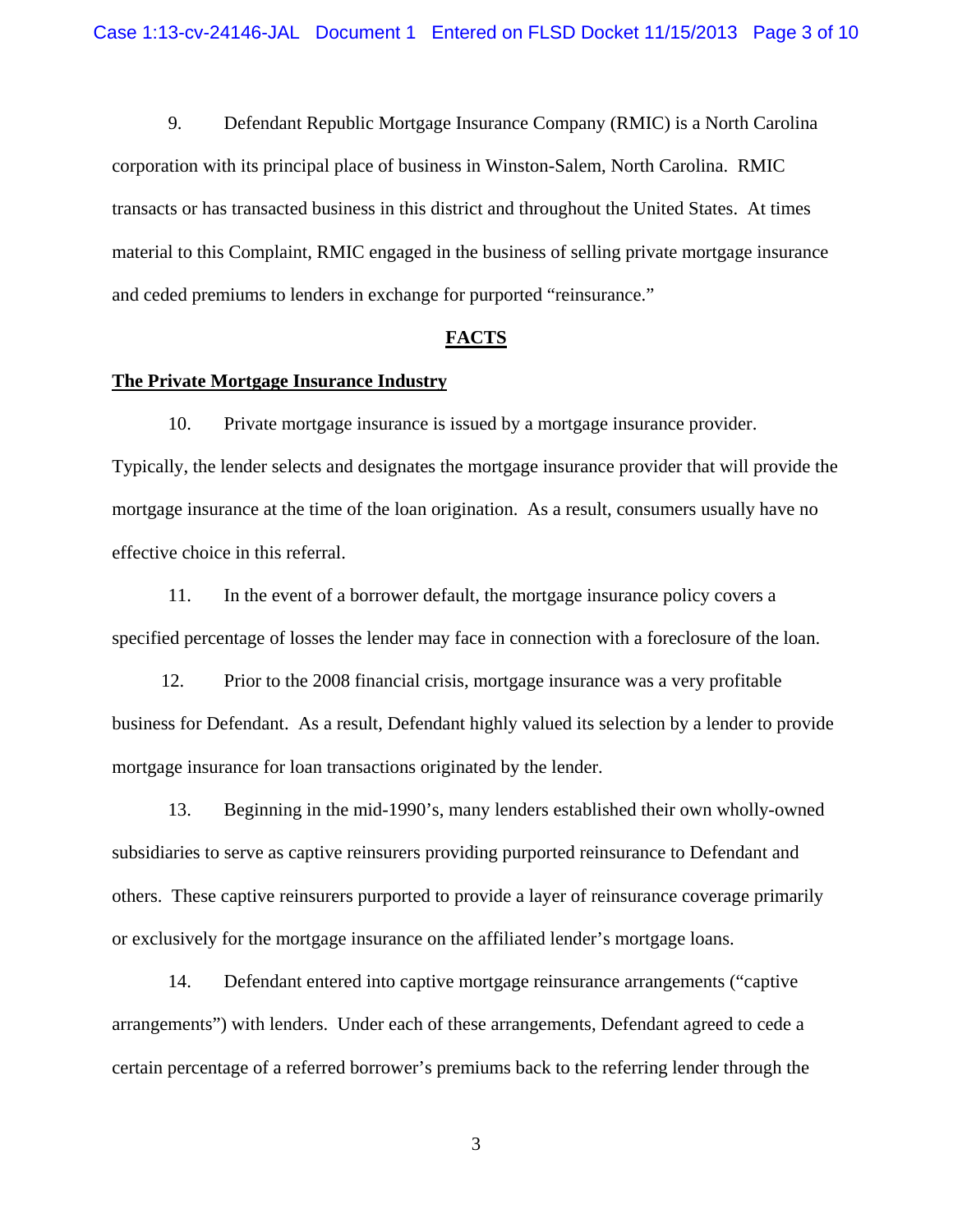lender's wholly-owned subsidiary, the captive reinsurer, purportedly in exchange for reinsurance coverage.

15. Defendant entered into captive arrangements with many of the more than one hundred captive reinsurers, including those affiliated with virtually every major lender participating in the U.S. housing market.

#### **Kickback Payments Made for Referrals**

16. Defendant's premiums ceded to lenders' captive reinsurers were kickback payments, paid in exchange for referring customers.

17. The "reinsurance" provided by the lenders' captive reinsurers was of little if any value because the projected value of the reinsurance to Defendant was far less than the premiums Defendant expected to cede.

18. Defendant advocated the use of captive arrangements to encourage lenders to use its services. Ceding a percentage of premiums to lenders through captive reinsurers encouraged those lenders to refer mortgage insurance business to Defendant.

19. These arrangements obligated Defendant to split its profits with lenders, but simultaneously enabled Defendant to increase or maintain its market share in the mortgage insurance industry.

20. When it first participated in captive arrangements, Defendant ceded approximately 12% of its premiums per referral to lenders' captive reinsurers. Over time, Defendant ceded increasingly large percentages of its premiums to captive reinsurers in exchange for lenders' continued referral of customers to Defendant, until the amount ceded was as high as 40% for each referral. With each change in ceding percentage, the reinsurance structure changed, purportedly to provide greater coverage.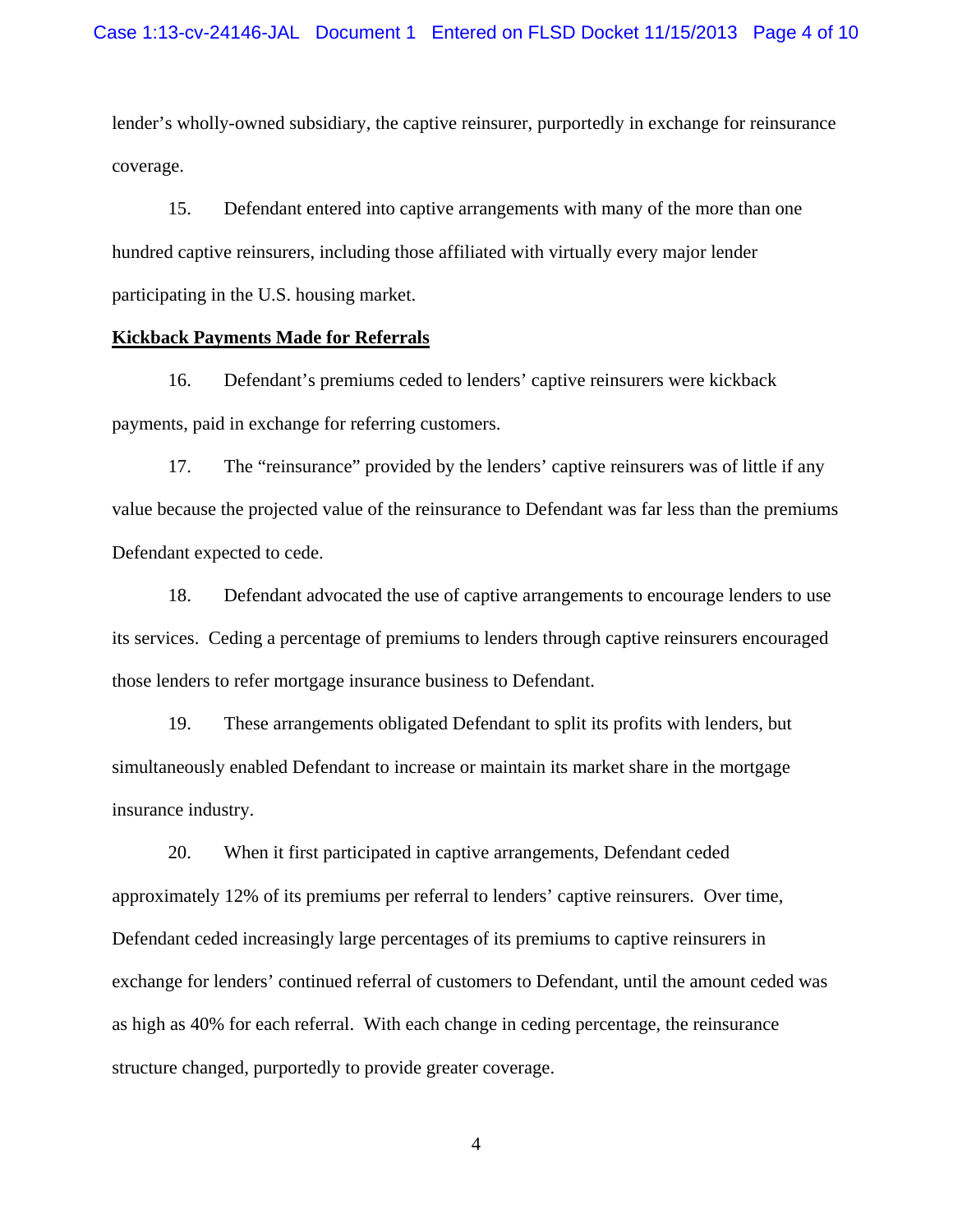#### **VIOLATIONS OF RESPA**

21. The allegations in paragraphs 1-20 are incorporated here by reference.

22. Section 8(a) of RESPA prohibits any person from giving or accepting "any fee, kickback, or thing of value pursuant to any agreement or understanding, oral or otherwise, that business incident to or a part of a real estate settlement service involving a federally related mortgage loan shall be referred to any person." 12 U.S.C. § 2607(a).

23. Section 8(b) of RESPA prohibits the giving and acceptance of "any portion, split, or percentage" of any charge made or received for a settlement service other than for services actually performed in connection with a transaction involving a federally related mortgage loan. 12 U.S.C. § 2607(b).

24. Defendant is a provider of settlement services subject to the requirements of, and is a "person" under, Section 8 of RESPA. *See* 12 U.S.C. § 2602.

25. Mortgage insurance constitutes "business incident to or a part of a real estate settlement service" within the meaning of Section 8 of RESPA. 12 C.F.R. § 1024.2(b).

26. The home loans originated by lenders and referred to Defendant are "federally related mortgage loans" as defined in 12 U.S.C.  $\S$  2602(1) and 12 C.F.R.  $\S$  1024.2(b).

27. In the course and conduct of making these home loans, lenders routinely referred many consumers to Defendant for mortgage insurance.

28. Many of these referrals of mortgage insurance business were made pursuant to agreements between Defendant and lenders which provided that Defendant would cede a portion of their mortgage insurance premiums to the referring lender's captive reinsurer. These agreements are reflected by, among other things, written reinsurance and trust agreements, other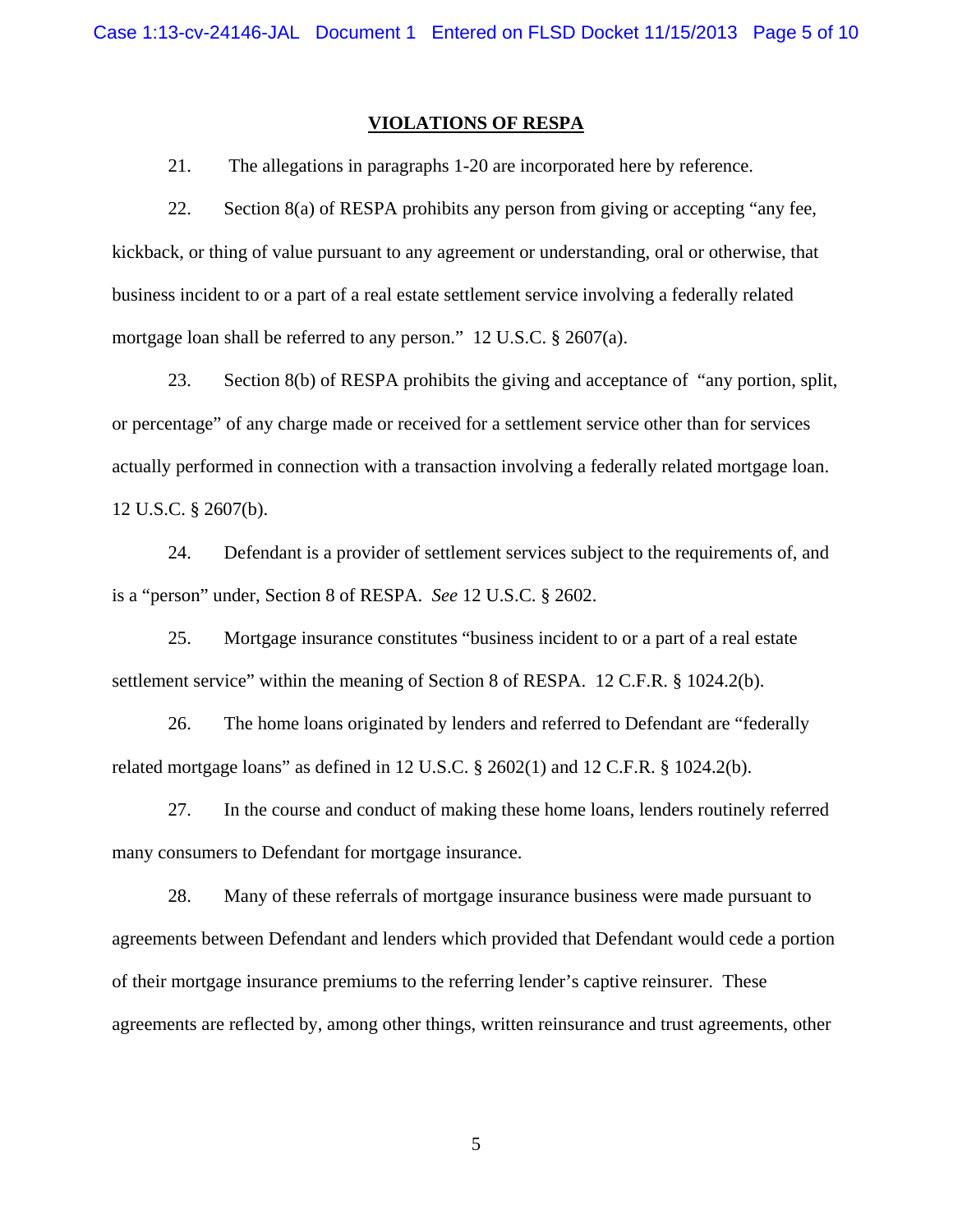written communications between and within lenders and Defendant, and by Defendant's and lenders' pattern, practice, and course of conduct.

29. Each ceding payment by Defendant to the captive reinsurers is a "thing of value" that has been given to a lender's captive.

30. Each such ceding payment: (a) was not and is not for services actually furnished or performed, or (b) grossly exceeded or exceeds the value of any such services.

31. Each such ceding payment by Defendant was and is made in consideration of lenders' continued referral of mortgage insurance business to Defendant.

32. Each such ceding payment therefore was and is an illegal kickback in violation of Section 8(a) of RESPA, 12 U.S.C. § 2607(a), for which Defendant is liable.

33. Each ceding payment paid by Defendant and accepted by a lender through its captive reinsurer is a portion, split, or percentage of the private mortgage insurance premiums paid by consumers who are lenders' customers.

34. Defendant gave and lenders accepted a portion, split, or percentage of charges received by Defendant for the rendering of business incident to a real estate settlement service other than for services actually performed, in violation of Section 8(b) of RESPA, 12 U.S.C. § 2607(b), for which Defendant is liable.

#### **THIS COURT'S POWER TO GRANT RELIEF**

35. Sections 8 and 16 of RESPA, 12 U.S.C. §§ 2607(d)(4) and 2614, and Section 1055 of the CFPA, 12 U.S.C. § 5565, empower this Court to grant injunctive relief to halt and redress violations of Section 8 of RESPA in actions brought by the Bureau. The Court, in the exercise of its equitable power, may award ancillary relief, including rescission of contracts,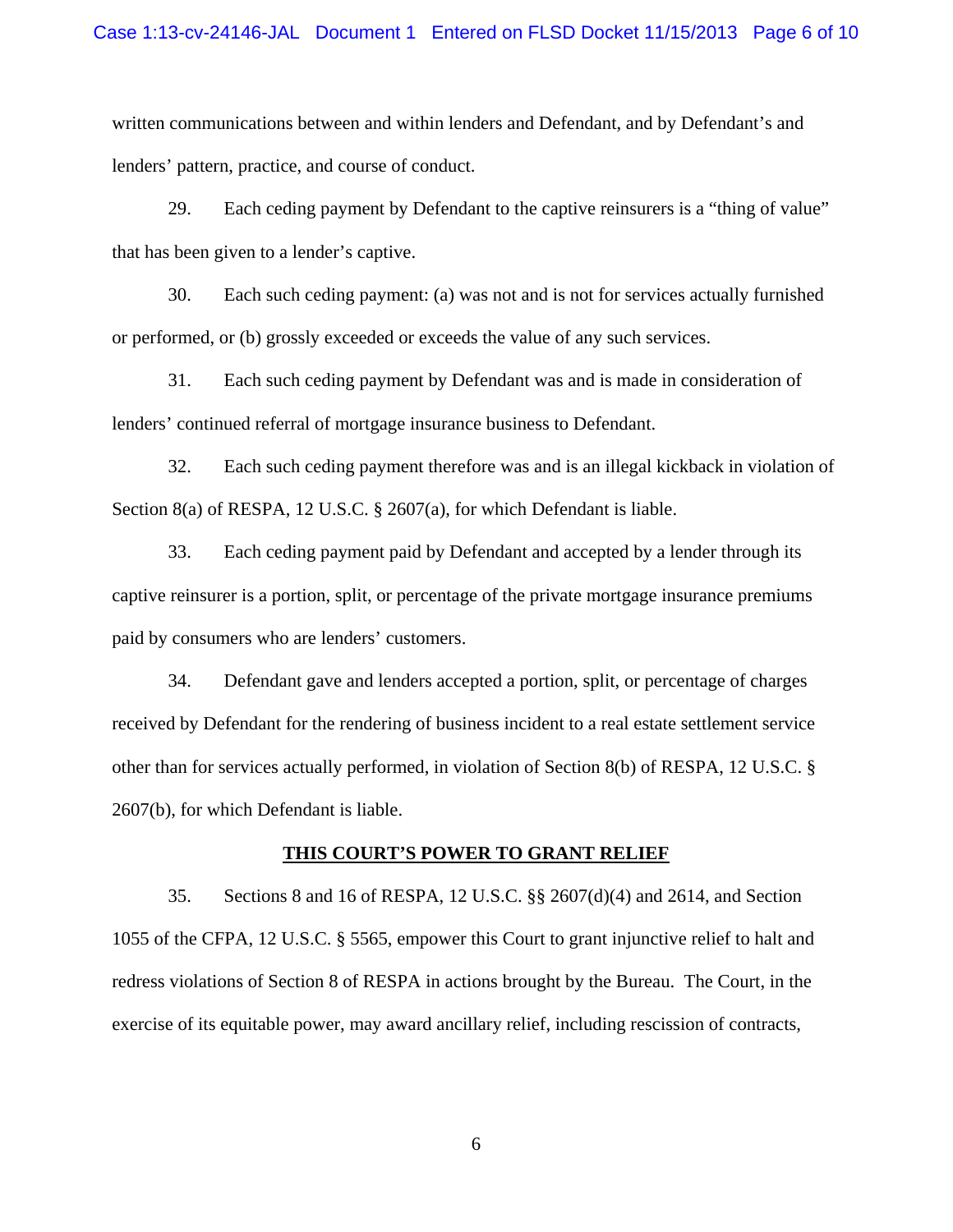restitution, the refund of monies paid, and the disgorgement of ill-gotten monies, to prevent and remedy any violation of Section 8 of RESPA in actions brought by the Bureau.

36. Further, Section 1055 of the CFPA, 12 U.S.C. § 5565, empowers this Court to award civil money penalties, payment of damages or other monetary relief, public notification regarding the violation, limits on the activities or functions of the person, and the CFPB's costs of prosecuting the action, in addition to the equitable remedies described above.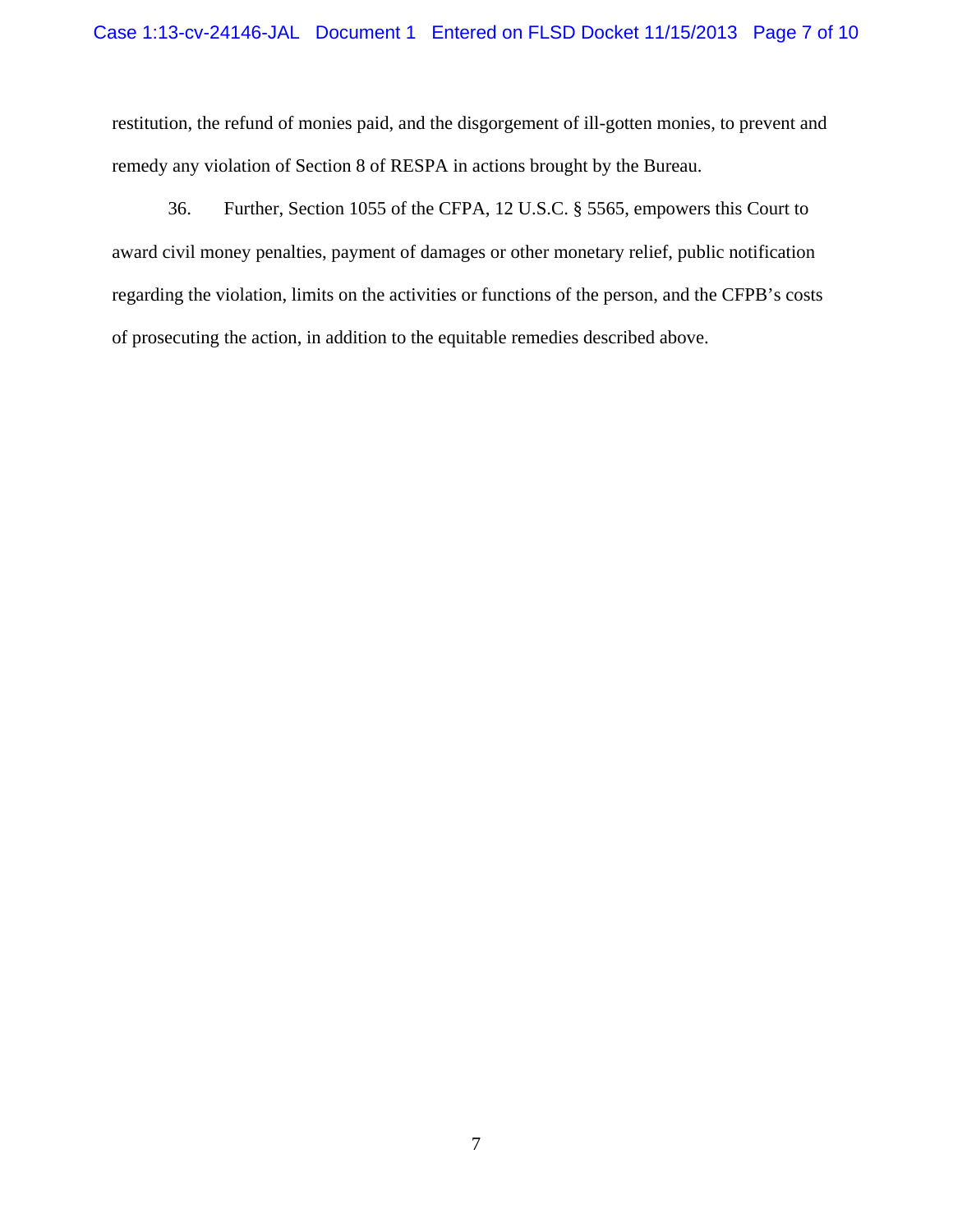Case 1:13-cv-24146-JAL Document 1 Entered on FLSD Docket 11/15/2013 Page 8 of 10

## **PRAYER FOR RELIEF**

37. Wherefore, Plaintiff CFPB, pursuant to Sections 8 and 16 of RESPA, 12 U.S.C. §§ 2607 and 2614, Section 1055 of the CFPA, 12 U.S.C. § 5565, and the Court's own equitable powers, requests that the Court:

A. Enter a permanent injunction to prevent and restrain future violations of Section 8 of RESPA; and

B. Award civil money penalties for Defendant's violations of Section 8 of

RESPA.

DATED: November 15, 2013

Respectfully submitted,

 Lucy Morris  *Deputy Enforcement Director* 

s/Donald R. Gordon Donald R. Gordon (Special Florida Bar No. A5501854) Kimberly J. Ravener Navid Vazire Enforcement Attorneys Consumer Financial Protection Bureau 1700 G Street, NW Washington, DC 20552 Telephone: (202) 435-7357 Facsimile: (202) 435-7722 e-mail: donald.gordon@cfpb.gov

*Attorneys for Plaintiff*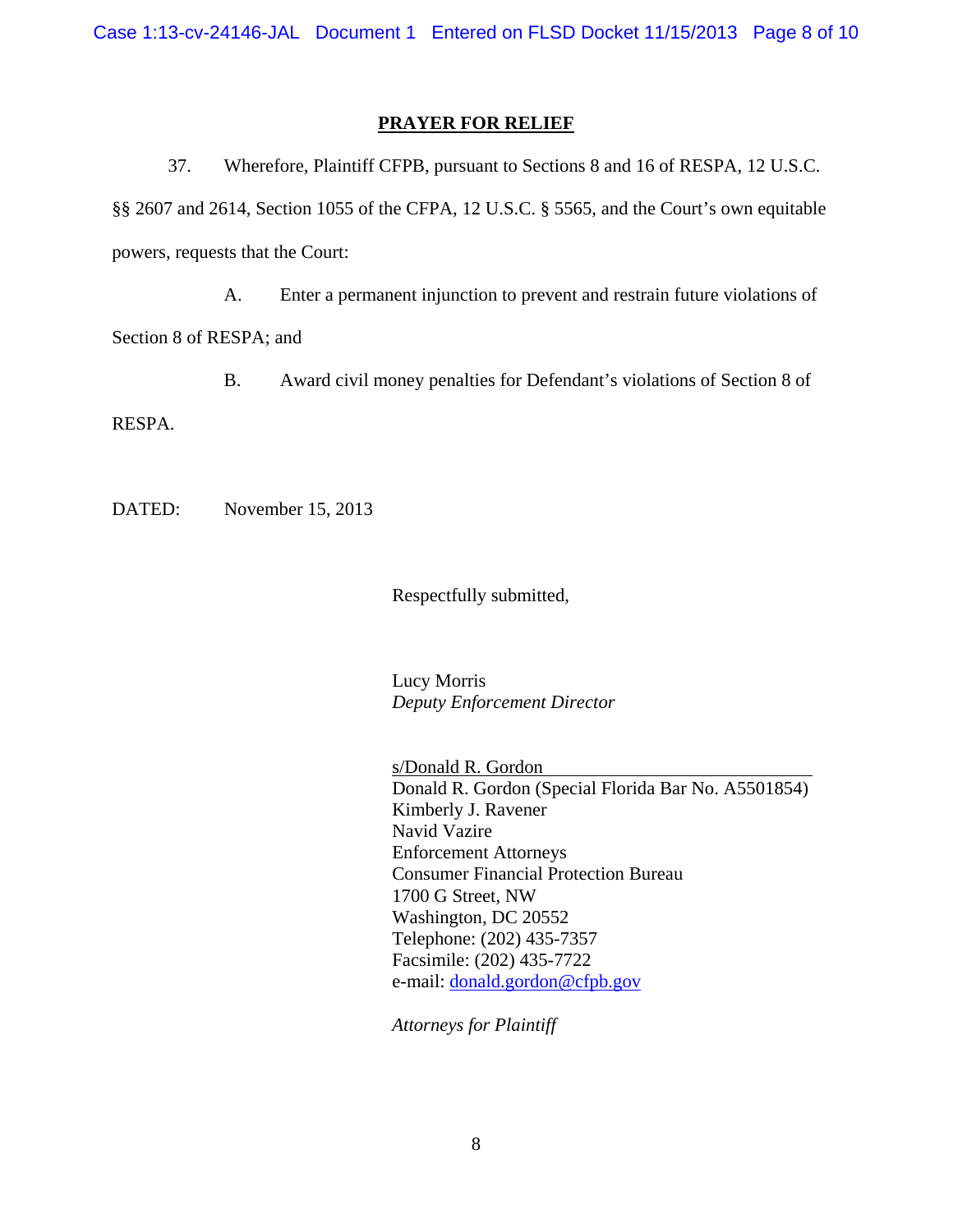Case 1:13-cv-24146-JAL Document 1 Entered on FLSD Docket 11/15/2013 Page 9 of 10

# **Certificate of Service**

I certify that a true and correct copy of the foregoing Complaint was served by U.S. Mail and email on November 15, 2013 on all counsel or parties of record on the service list.

> s/Donald R. Gordon Donald R. Gordon